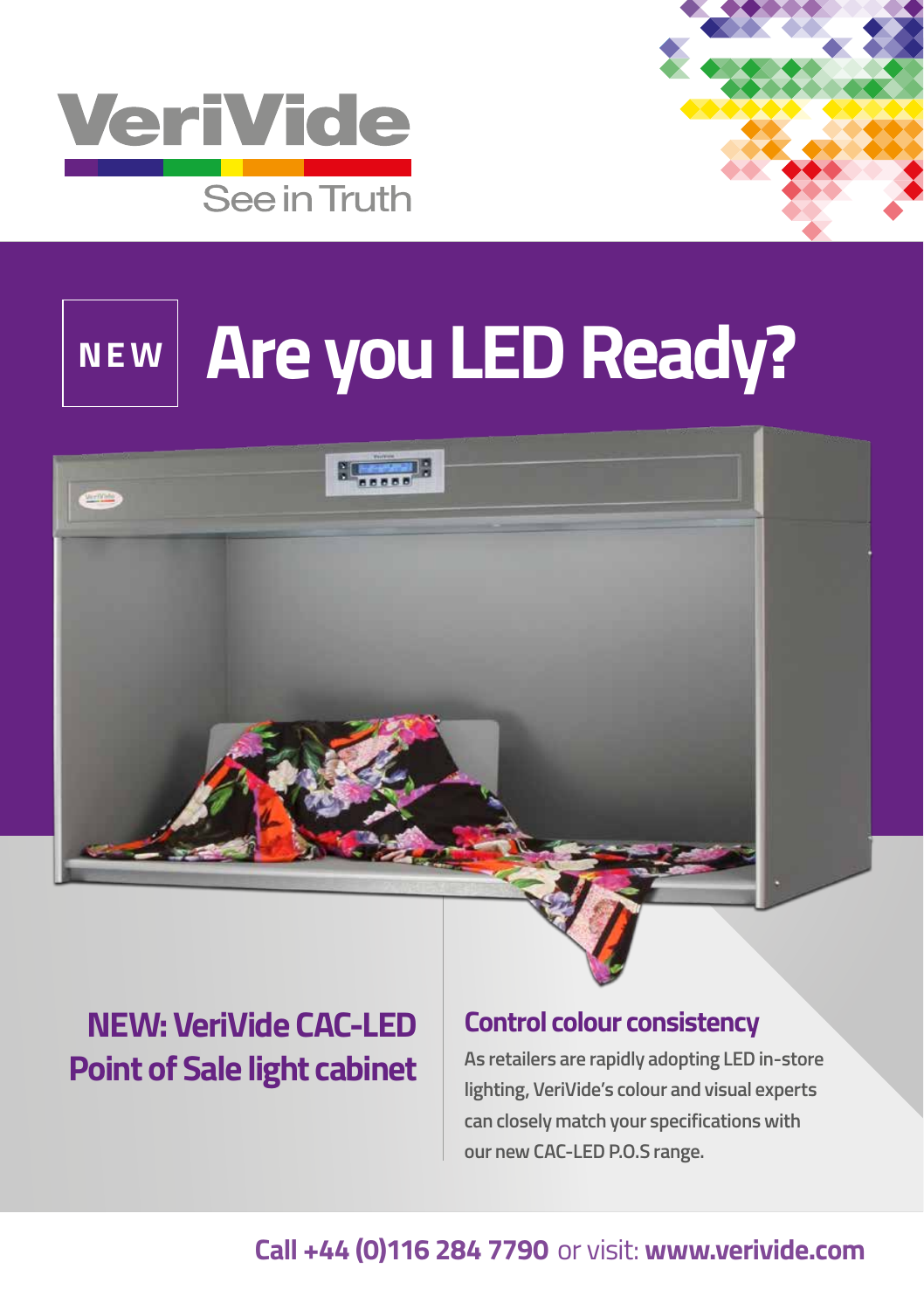

# **NEW**

# **Ensure colour consistency** after installing LED in-store lighting

**The most convenient solution to assessing colour and appearance under LED P.O.S lighting conditions, VeriVide's CAC-LED P.O.S Colour Assessment Cabinet solves a problem modern retailers are facing on a daily basis. Highlight disastrous metameric matches and visual inconsistencies in design conception vs. how products look in-store.** 

**By visually assessing under Fluorescent P.O.S light only, you do not get an accurate representation of how a product will appear in store, which may cause undetected metamerism.**



3000K Warm White **Fluorescent POS Lighting**





3000K Warm White **LED POS Lighting**



#### Email: sales@verivide.com **or visit: www.verivide.com**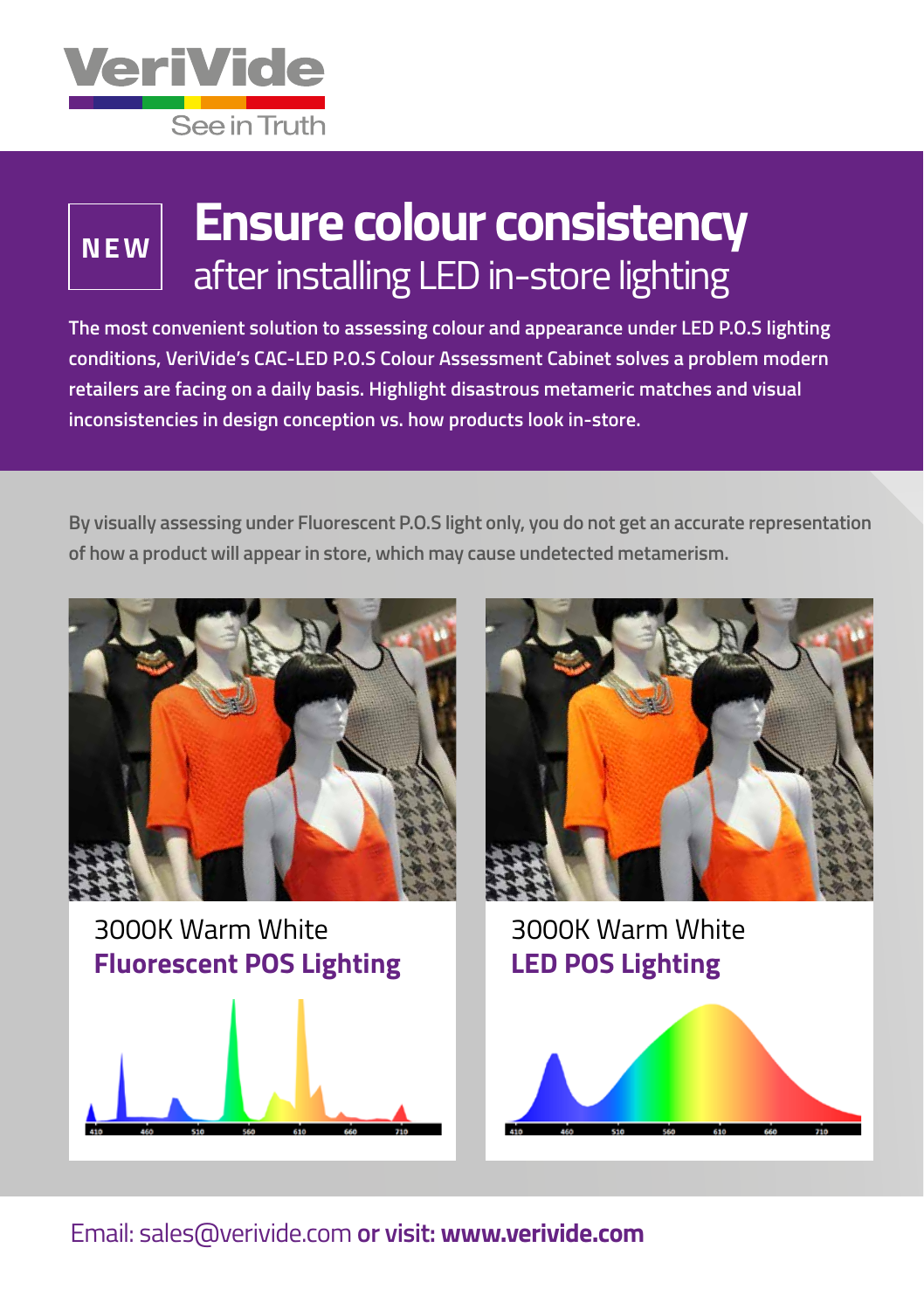

**Available in either 1200 or 600mm, the 5 light source VeriVide CAC-LED is a flexible visual and colour evaluation resource for a variety of applications.** 

# **Fashion, Home and Interiors**

Whilst changing light sources can save businesses millions, their implementation can have a drastic impact on product sales and returns and ultimately your brand image.

Whilst it is still important to check samples and products under CIE standards, the use of VeriVide LED P.O.S avoids guesswork. A product that looks good under traditional fluorescent 840 or CWF P.O.S lighting could visually deviate from the initial design under LED lighting of the same colour

temperature. Despite design, marketing and merchandising all creating an excellent product plan on paper, in store the reality could be different. In the past, for some of our clients, this has resulted in major loss of sales.

Simply send VeriVide your in-store lighting specifications and VeriVide will seek to closely match them. This means you can assess how fabric will look in store and highlight inconsistencies from design conception to the point of sale.